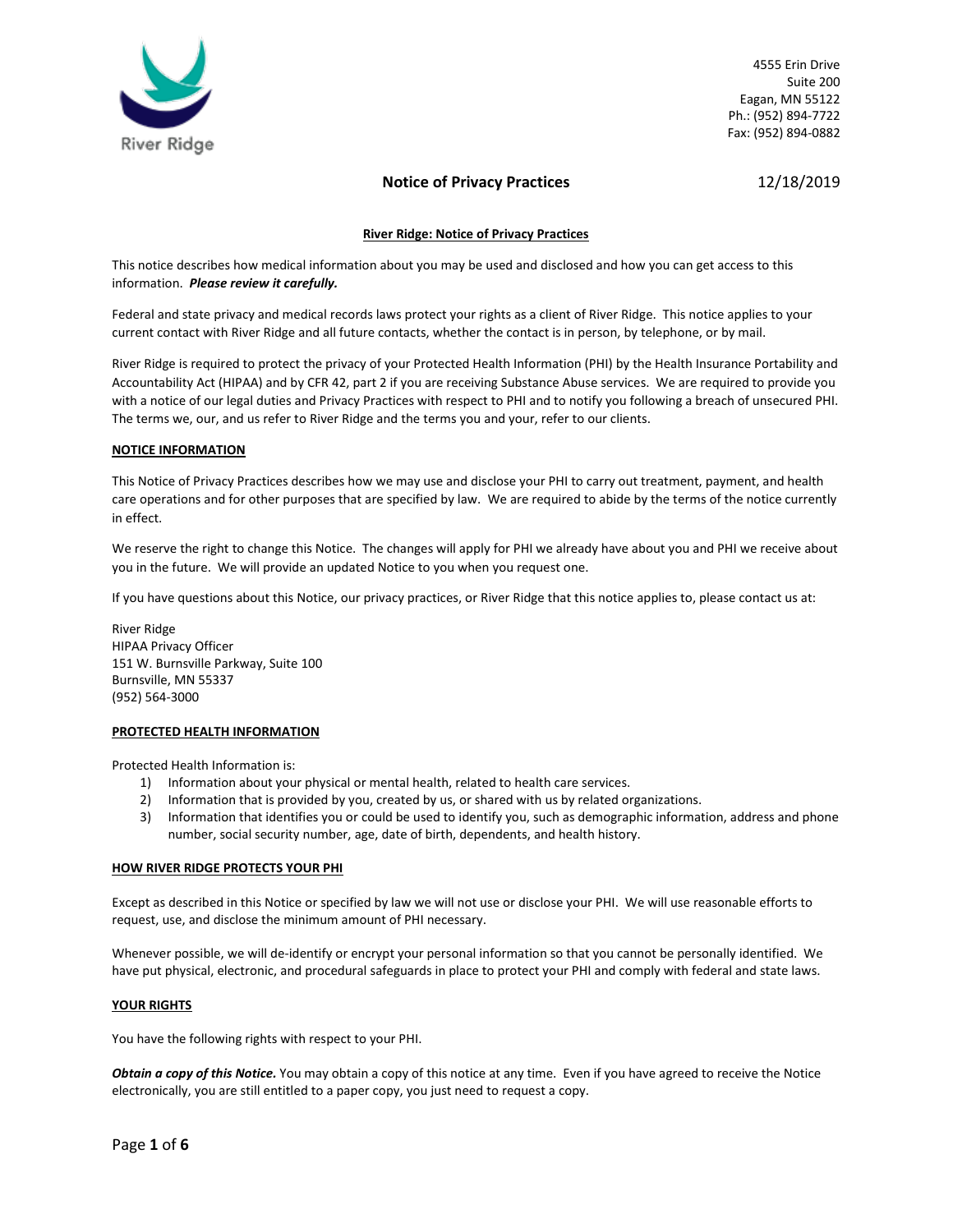

# **Notice of Privacy Practices** 12/18/2019

*Request Restrictions.* You may ask us not to use or disclose any part of your PHI. Your request must be in writing and include what restriction(s) you want and to whom you want the restrictions to apply. We will review and grant reasonable requests, but we are not required to agree to restrictions, except in some cases of disclosures to a health plan. If you pay for a service or health care item out-of-pocket in full, you can ask us not to share that information for the purpose of payment or our operations with your health insurer. We will agree to this request unless that law requires us to share that information.

*Request Confidential Communications.* You can ask us to contact you in a specific way (for example, home, office, or cell phone) or to send mail to a different address. We will grant all reasonable requests.

*Inspect and copy.* You have the right to inspect and get a copy of your PHI for as long as we maintain the information. You must put your request in writing. If you have any questions about the process to obtain your record just ask us. We will provide a copy of a summary of your health information, usually within 30 days of your request. We may charge you for reasonable costs of copying, mailing, or other supplies that are necessary to grant your request.

We do have the right to deny your request to inspect and copy. If you are denied access, you may ask us to review the denial. In some cases, we may deny your request to review the denial.

*Request amendment.* If you feel that your PHI is incomplete or incorrect, you may ask us to amend it. You may ask for an amendment for as long as we maintain the information. Your request must be in writing and you must include a reason that supports your request. In certain cases, we may deny your request but will provide you with a written reason for the denial, within 60 days of your original request. If we deny your request for amendment, you have the right to file a statement of disagreement with our decision.

*Receive a list (an accounting) of disclosures.* You have the right to receive a list of the disclosures (an accounting) that we have made of your PHI six years prior to the date of your request, who the PHI was shared with, and why.

The list will not include disclosures that we are not required to track, such as disclosures for the purposes of treatment, payment, or healthcare operations; disclosures which you have authorized us to make; disclosures made directly to you or to friends or family members involved in your care; or disclosures for notification purposes.

Your right to receive a list of disclosures may also be subject to other exceptions, restrictions, and limitations.

Your request for an accounting must be made in writing and state the time period for which you would like us to list the disclosures. We will not include disclosures made more than six years prior to the date of your request.

You will not be charged for the first disclosure list that you request, but you may be chard for additional lists provided within the same 12 month period as the first.

*Request confidential communication.* You may ask us to communicate with you using alternative means or alternative locations. For example, you may ask us to contact you about medical records only in writing or at a different address than the one in your file. Your request must be made in writing and state how and when you would like to be contact.

You do not have to tell us why you are making the request, but we may require you to make special arrangements for payment or other communications.

We will review and grant reasonable requests, but we are not required to agree to any restrictions.

*Choose someone to act for you.* If you have given someone medical power of attorney or if someone is your legal guardian, that person can exercise your rights and make choices about your health information. We will make sure the person has this authority and can act for you before we take any action.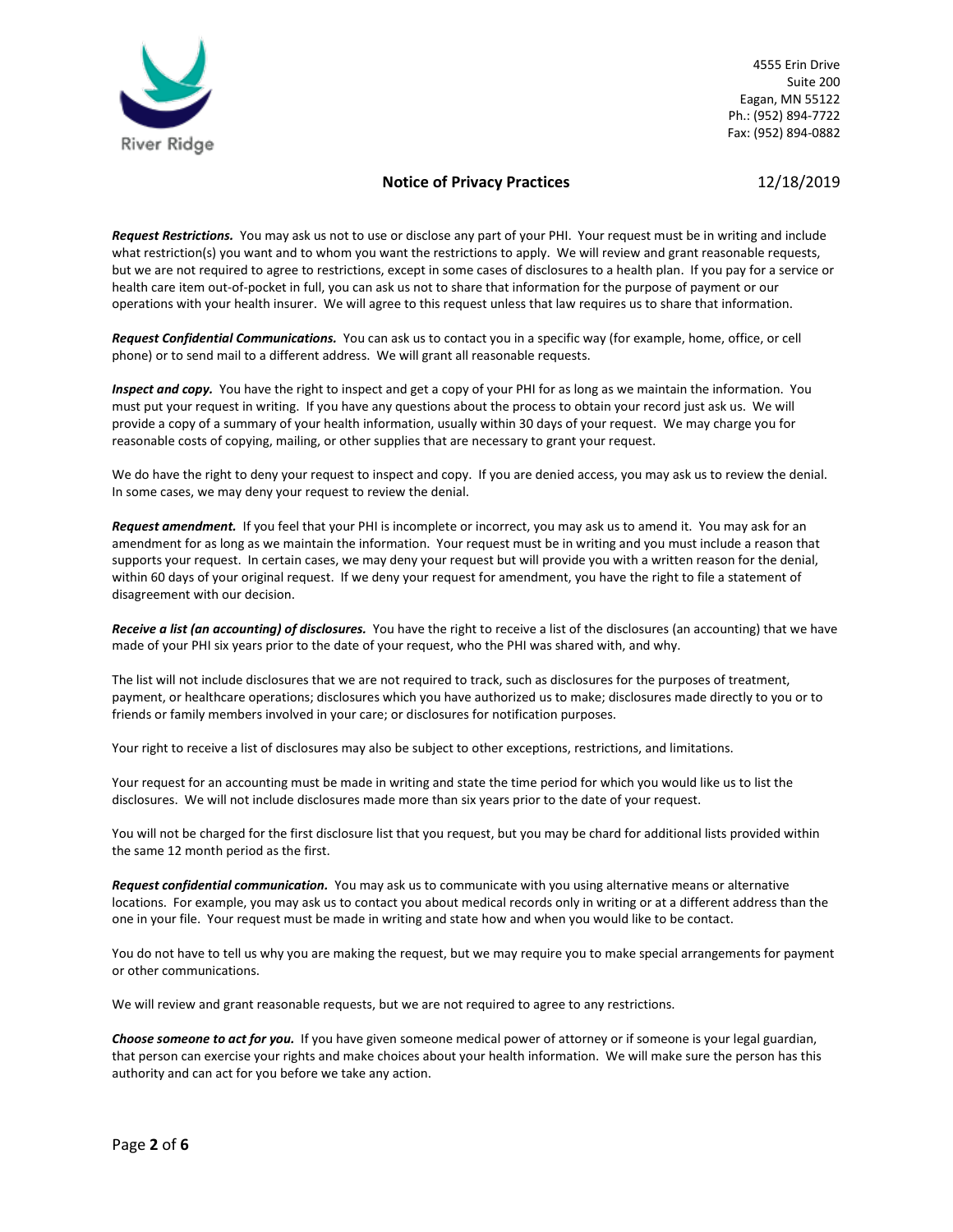

# **Notice of Privacy Practices** 12/18/2019

**Note: Special Rules for Psychotherapy notes.** Only Psychotherapy notes collected by a psychotherapist during a counseling session are considered PHI. If those notes are kept separate from a client's medical records, HIPAA requires that they be treated with higher standards or protection than other PHI.

It is not River Ridge practice to keep psychotherapy notes as defined by HIPAA, or to keep any client notes separate from the client's file.

## **YOUR CHOICES**

For certain health information, you can tell us your choices about what we share. If you have a clear preference for how we share your information in the situations described below, talk to us. Tell us what you want us to do, and we will follow your instructions.

## *In these cases, you have both the right and choice to tell us to:*

- Share information with your family, close friends, or others involved in your care.
- Share information in a disaster relief situation

If you are not able to provide us your preference, for example if you are unconscious, we may go ahead and share your information if we believe it is in your best interest. We may also share your information when needed to lessen a serious and imminent threat to health or safety.

#### *In these cases, we never share your information unless you give us written permission:*

- Marketing purposes
- Sale of your information

## **WHEN RIVER RIDGE MAY USE AND DISCLOSE PHI**

#### **Common reasons for our use and disclosure of PHI include:**

**Treatment.** To provide, coordinate, or manage health care and related services for you to make sure you are receiving appropriate and effective care. For example, a therapist who works directly with you may communicate with their clinical supervisor to better coordinate your care.

**Payment.** To obtain payment or reimbursement for services provided to you. For example, we give information about you to your health insurance plan so it will pay for your services.

**Health Care Operations.** To assist in carrying out administrative, financial, legal, and quality improvement activities necessary to run our business and to support the core functions of treatment and payment. For example, we use health information about you to manage your treatment and services.

**Health Plan Sponsor.** We may disclose PHI to a group health plan administrator, which may in turn, disclose such PHI to the group health plan sponsor, solely for the purposes of administering benefits, unless you pay for services out-of-pocket and request that we not disclose PHI related solely to those services and disclosure is not required by law.

**Individuals involved in your care or payment for your care.** We may disclose your PHI to a family member, other relative, close personal friend, or any person you identify, who is, based on your judgment, believed to be involved in your care or in payment related to your care.

**As required by law.** We must disclose PHI when required to do so by law.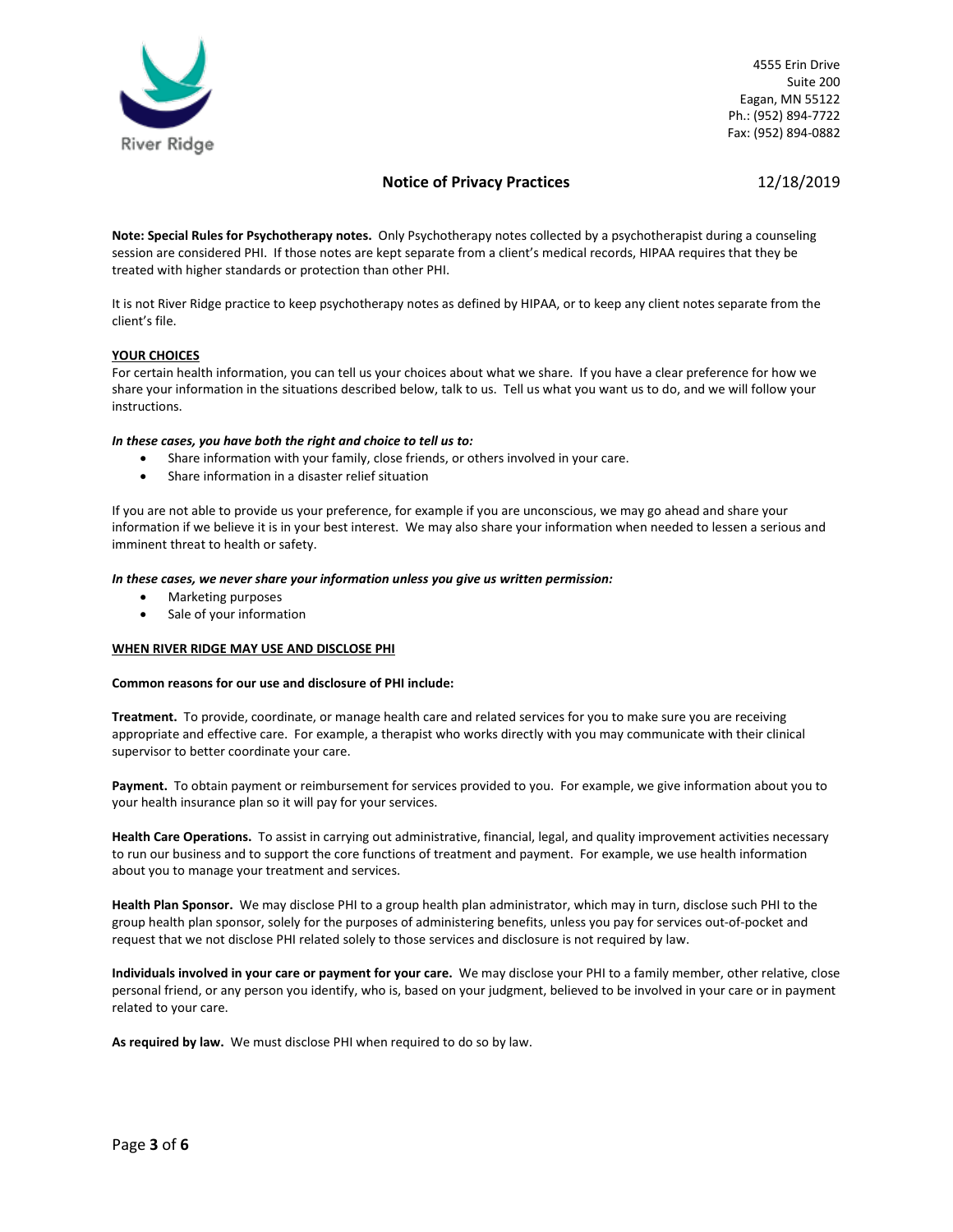

## **Notice of Privacy Practices** 12/18/2019

## **LESS COMMON REASONS FOR OUR USE AND DISCLOSURE OF PHI INCLUDE:**

We are allowed or required to share your information in other ways – usually in ways that contribute to the public good, such as public health and research. We have to meet many conditions in the law before we can share your information for these purposes. For more information see: [www.hhs/ocr/privacy/hipaa/understanding/consumers/index.html](http://www.hhs/ocr/privacy/hipaa/understanding/consumers/index.html)

*Legal proceedings.* We may disclose PHI for a judicial or administrative proceedings in response to a court or administrative order or in response to a subpoena.

*Help with Public Health and Safety Issues.* We may disclose PHI to avoid a serious and imminent threat to your health or safety or to the health or safety or others such as: preventing disease, helping with product recalls, reporting adverse reactions to medications, reporting suspected abuse, neglect, or domestic violence, preventing or reducing a serious threat to anyone's health or safety.

*Research.* We can share your information for health research.

*Medical examiners:* We can also share information with a coroner, medical examiner, or funeral director when an individual dies.

*To provide reminders and benefits information to you.* Disclosures may be used to verify your eligibility for health care and enrollment in various health plans and to assist us in coordinating benefits for those who have other health insurance or eligibility for government benefit programs.

*Worker's compensation.* We may disclose PHI to comply with worker's compensation laws and other similarly legally established programs.

*Abuse or neglect.* We may make disclosures to government authorities or social services agencies as required by law in the reporting of abuse, neglect, or domestic violence.

Law enforcement. We may disclose PHI to law enforcement officials for the purpose of identifying or locating a suspect, witness, or missing person, or to provide information about victims of crimes.

*Comply with the Law.* We will share information about you if state or federal laws require it, including with the Department of Health and Human Services if it wants to see that we are complying with federal privacy law.

**Your written permission:** We are required to get your written permission (authorization) before making or disclosing your PHI for purposes other than those provided above. Including most uses and disclosures of psychotherapy notes, use or disclosure of PHI for marketing purposes and sale of PHI, or as otherwise permitted or required by law. If you do not want to authorize a specific request for disclosure, you may refuse to do so without fear of reprisal.

**You may withdraw your permission:** If you do provide your written authorization and then later want to withdraw it, you may do so in writing at any time. As soon as we receive your written revocation, we will stop using or disclosing the PHI specified in your original authorization, except to the extent that we have already used it based on your written permission.

## **YOU MAY FILE A COMPLAINT**

If you believe your privacy rights have been violated, you can file a complaint with River Ridge' HIPAA Privacy Officer at:

River Ridge HIPAA Privacy Officer 151 W. Burnsville Parkway, Suite 100 Burnsville, MN 55337 (952) 564-3000

Page **4** of **6**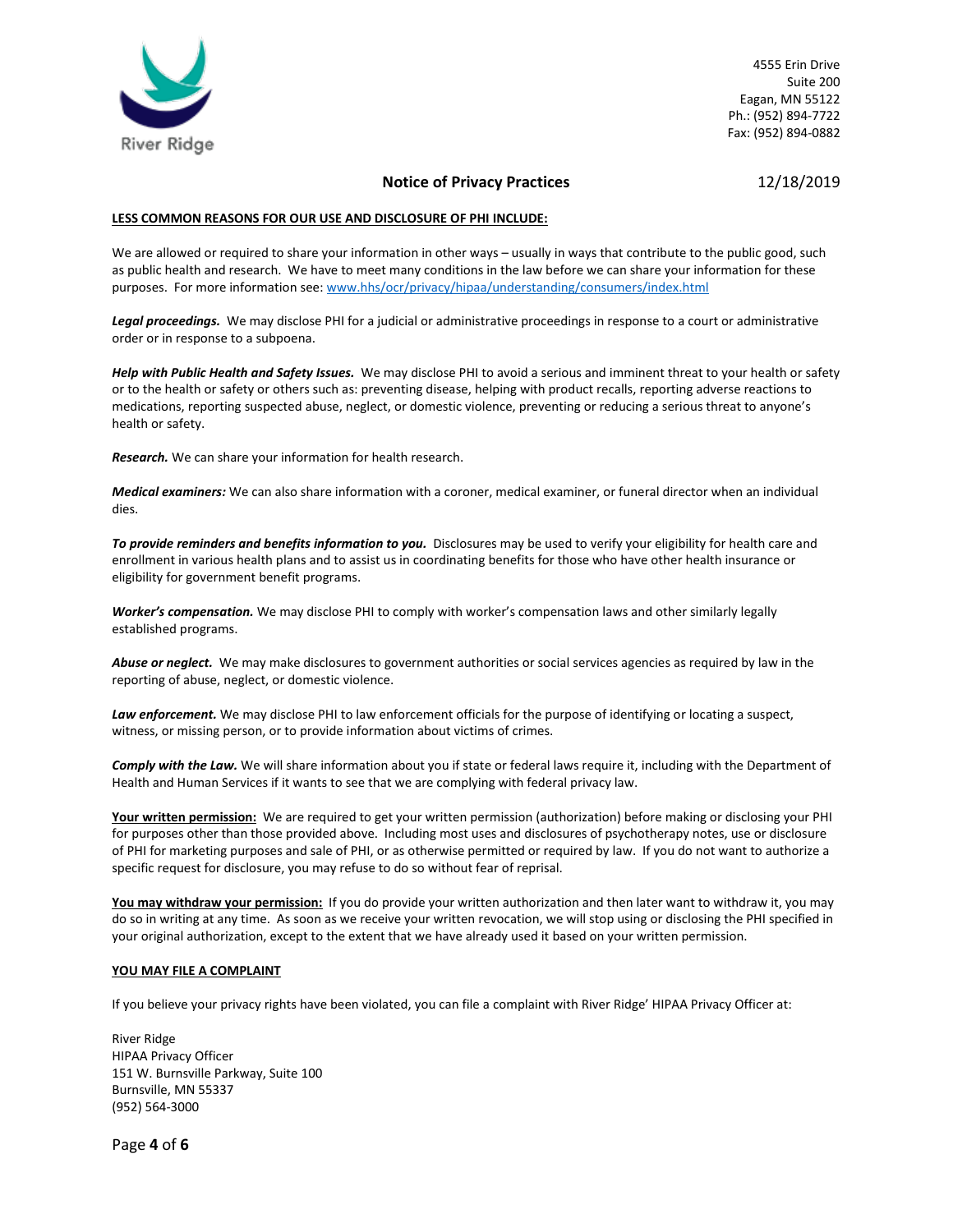

# **Notice of Privacy Practices** 12/18/2019

Or you may contact the United States Department of Health and Human Services at:

Medical Privacy Complaint Division Office for Civil Rights U.S. Department of Health and Human Services 200 Independence Avenue, SW Room 509F, HHH Building Washington, DC 20201 1-877-696-6775

Or you can file a complaint by visiting: [www.hhs.gov.ocr/privacy/hipaa/complaints/.](http://www.hhs.gov.ocr/privacy/hipaa/complaints/)

You will not be retaliated against for making a complaint.

## **OUR RESPONSIBILITIES**

- We are required by law to maintain the privacy and security of your PHI.
- We will let you know promptly if a breach occurs that may have compromised the privacy or security of your information.
- We must follow the duties and privacy practices described in this notice and give you a copy of it.
- We will not use or share your information other than as described here unless you tell us we can in writing. For more information see: [www.hhs.gov.ocr.privacy/hipaa/understanding/consumers/noticepp.html.](http://www.hhs.gov.ocr.privacy/hipaa/understanding/consumers/noticepp.html)

## **DATA PRIVACY**

**Why do we ask for information?** We ask for information from you to determine what service or help you need, develop a service plan with you, and give you the services you want.

The information may also be used to determine your charges for services or for collection of payment from insurance companies or other payment sources.

**Do you have to give information to us?** There is no law that says you must give us any information. However, if you choose not to give us some information, it can limit our ability to serve you well.

**What will happen if you do not answer the questions we ask?** If you are here because of a court order, and you refuse to provide information, that refusal may be communicated to the Court.

Without certain information, we may not be able to tell who should pay for your services.

## **WHAT PRIVACY RIGHTS DO MINORS HAVE?**

If you are under 18, you may request that information about you be kept from your parents. You must give us your request in writing, describe the information, and tell us why you don't want your parents to see it.

If, after reviewing your request, your therapist at River Ridge believes that giving information to your parents is not in your best interest, we will not share the information. If your therapist believes this information could be safely shared with your parents, we will inform you of that decision.

If you are under 16, you may ask for mental health services without consent of your parents, but you may have to pay for the services if you do not want your parents to know.